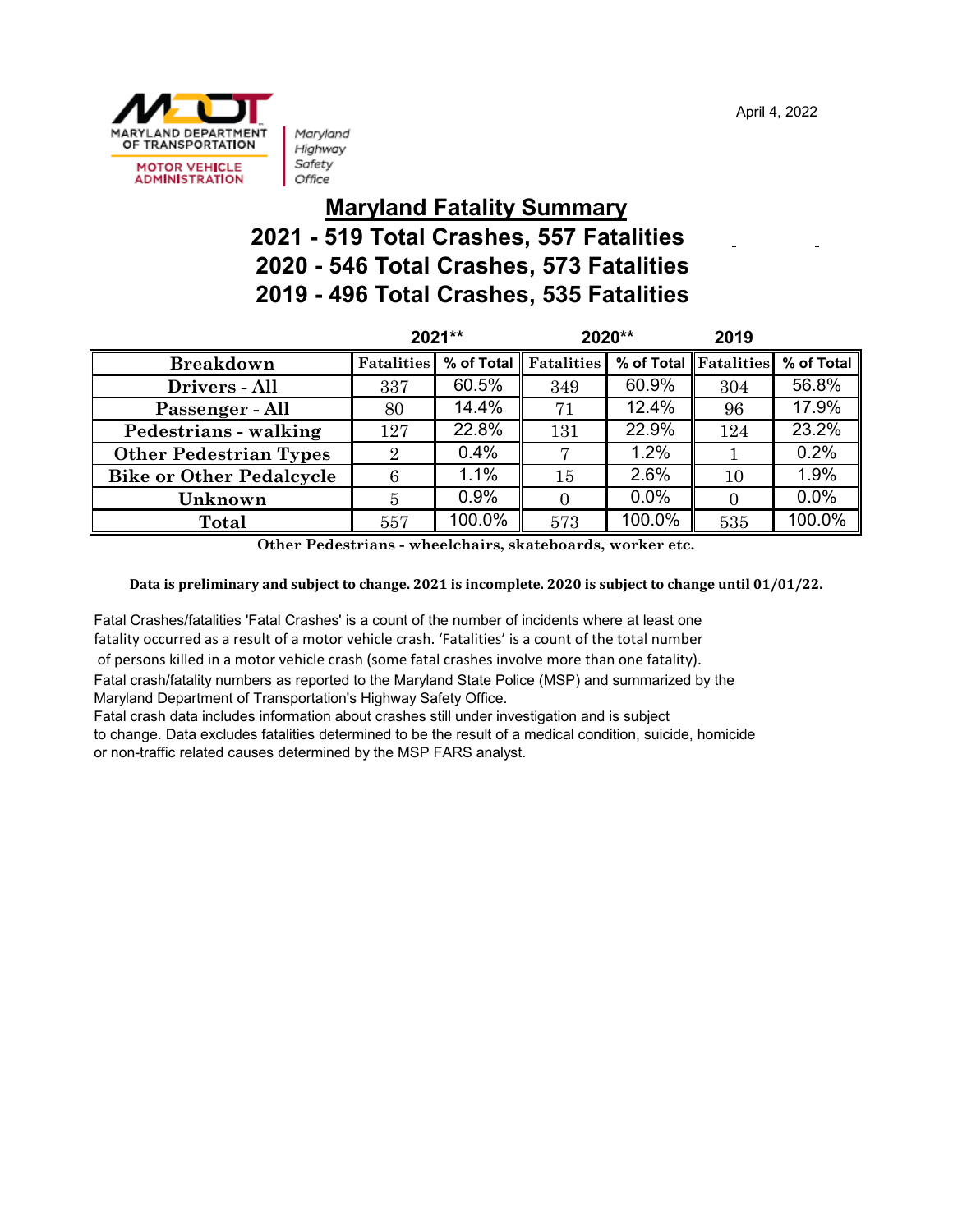

# *Maryland - Fatalities By Month By Person*

| 2021          |                |                |            |                |                  |                      |                 |
|---------------|----------------|----------------|------------|----------------|------------------|----------------------|-----------------|
| <b>Month</b>  | <b>Drivers</b> | Passengers     | Pedestrian | Oth. Ped.      | <b>Bicycles</b>  | <b>Unknown</b>       | <b>Total</b>    |
| January       | 18             | 3              | 13         | $\mathbf{0}$   | $\theta$         | $\mathbf{0}$         | $\overline{34}$ |
| February      | 15             | 5              | 9          | $\theta$       | $\boldsymbol{0}$ | $\boldsymbol{0}$     | 29              |
| March         | 27             | 5              | 13         | $\theta$       | $\boldsymbol{0}$ | $\boldsymbol{0}$     | 45              |
| $Q$ tr. 1     | 60             | 13             | 35         | $\theta$       | $\overline{0}$   | $\theta$             | 108             |
| April         | 24             | 10             | 9          | $\theta$       | $\overline{2}$   | $\boldsymbol{0}$     | 45              |
| May           | 33             | 12             | 10         | $\theta$       | $\boldsymbol{0}$ | $\boldsymbol{0}$     | 55              |
| June          | 26             | $\overline{3}$ | 10         |                | $\boldsymbol{0}$ | $\mathbf{0}$         | 40              |
| Qtr. 2        | 83             | 25             | 29         |                | 2                | $\boldsymbol{0}$     | 140             |
| July          | 29             | 6              | 10         | $\theta$       | 1                | $\theta$             | 46              |
| August        | 44             | 12             | 11         | $\theta$       | $\boldsymbol{0}$ | $\theta$             | 67              |
| September     | 36             |                | 11         | $\theta$       | $\overline{2}$   | $\theta$             | 50              |
| Qtr. 3        | 109            | 19             | 32         | $\theta$       | 3                | $\mathbf{0}$         | 163             |
| October       | 33             | 6              | 11         |                | $\theta$         | $\boldsymbol{0}$     | 51              |
| November      | 34             | 5              | 15         | $\theta$       |                  |                      | 56              |
| December      | 20             | 12             | 5          | $\theta$       | $\overline{0}$   | $\overline{2}$       | $\overline{39}$ |
| Qtr. 4        | 87             | 23             | 31         |                |                  | 3                    | 146             |
| <b>Totals</b> | 339            | 80             | 127        | $\overline{2}$ | 6                | $\boldsymbol{\beta}$ | 557             |

| 2020          |                 |                   |                 |                  |                 |                       |                 |
|---------------|-----------------|-------------------|-----------------|------------------|-----------------|-----------------------|-----------------|
| <b>Month</b>  | <b>Drivers</b>  | <b>Passengers</b> | Pedestrian      | Oth. Ped.        | <b>Bicycles</b> | <b>Unknown</b>        | <b>Total</b>    |
| January       | 9               | $\mathbf{0}$      | 9               | 0                |                 | 0                     | 19              |
| February      | 21              | 3                 | 14              | $\boldsymbol{0}$ | $\theta$        | $\boldsymbol{0}$      | 38              |
| March         | $\overline{38}$ | 5                 | 9               | $\theta$         |                 | $\boldsymbol{0}$      | $\overline{53}$ |
| $Q$ tr. 1     | 68              | 8                 | 32              | $\boldsymbol{0}$ | $\overline{2}$  | $\mathbf{0}$          | 110             |
| April         | 19              | $\overline{c}$    | 5               | $\overline{0}$   | $\mathbf{0}$    | $\boldsymbol{0}$      | 26              |
| May           | 33              | 7                 | 6               |                  |                 | $\boldsymbol{0}$      | 48              |
| June          | 32              | 11                | 9               | 3                | $\mathbf{0}$    | $\boldsymbol{0}$      | $\overline{55}$ |
| $Q$ tr. 2     | 84              | 20                | 20              | 4                |                 | $\boldsymbol{0}$      | 129             |
| July          | 37              | 11                | 9               | $\boldsymbol{0}$ | 3               | $\boldsymbol{0}$      | 60              |
| August        | 40              | 10                | 21              | $\theta$         | 3               | $\boldsymbol{0}$      | 74              |
| September     | 31              | 9                 | 11              | $\theta$         | $\overline{0}$  | $\boldsymbol{0}$      | 51              |
| Qtr. 3        | 108             | 30                | 41              | $\theta$         | 6               | $\mathbf{0}$          | 185             |
| October       | 47              | 5                 | $1\overline{5}$ |                  | 3               | $\boldsymbol{0}$      | 71              |
| November      | 24              | 5                 | 14              |                  | $\overline{2}$  | $\boldsymbol{0}$      | 46              |
| December      | 18              | $\overline{3}$    | 9               |                  |                 | $\boldsymbol{0}$      | 32              |
| Qtr. 4        | 89              | 13                | 38              | 3                | 6               | $\boldsymbol{0}$      | 149             |
| <b>Totals</b> | 349             | 71                | 131             | 7                | 15              | $\boldsymbol{\theta}$ | 573             |

| 2019          |                 |                   |            |                  |                  |                       |                  |
|---------------|-----------------|-------------------|------------|------------------|------------------|-----------------------|------------------|
| <b>Month</b>  | <b>Drivers</b>  | <b>Passengers</b> | Pedestrian | Oth. Ped.        | <b>Bicycles</b>  | <b>Unknown</b>        | <b>Total</b>     |
| January       | 17              | 4                 | 12         |                  | $\theta$         | $\mathbf{0}$          | 34               |
| February      | 24              | 13                | 10         | $\theta$         |                  | $\mathbf{0}$          | 48               |
| March         | $\overline{23}$ | 8                 | 3          | $\overline{0}$   | $\overline{0}$   | $\boldsymbol{0}$      | $\overline{34}$  |
| Qtr. 1        | 64              | 25                | 25         |                  |                  | $\theta$              | 116              |
| April         | $\overline{28}$ | 7                 | 9          | $\boldsymbol{0}$ | $\theta$         | $\boldsymbol{0}$      | 44               |
| May           | 28              | 13                | 6          | $\theta$         | $\overline{2}$   | $\theta$              | 49               |
| June          | 24              | 6                 | 8          | $\overline{0}$   |                  | $\boldsymbol{0}$      | $\overline{39}$  |
| Qtr. 2        | 80              | 26                | 23         | 0                | 3                | $\overline{0}$        | 132              |
| July          | 23              | 8                 | 11         | $\boldsymbol{0}$ | 3                | $\mathbf{0}$          | $\overline{45}$  |
| August        | 39              | 4                 | 12         | $\overline{0}$   | $\overline{0}$   | $\boldsymbol{0}$      | 55               |
| September     | 31              | 10                | 18         | $\theta$         | $\theta$         | $\theta$              | $\overline{59}$  |
| Qtr. 3        | 93              | 22                | 41         | 0                | 3                | $\theta$              | 159              |
| October       | 24              | 9                 | 10         | $\theta$         | $\overline{2}$   | $\theta$              | $\overline{45}$  |
| November      | 21              | 6                 | 11         | $\theta$         |                  | $\boldsymbol{0}$      | 39               |
| December      | 22              | 8                 | 14         | $\theta$         | $\theta$         | $\theta$              | 44               |
| Qtr. 4        | 67              | 23                | 35         | $\overline{0}$   | 3                | $\mathbf{0}$          | 128              |
| <b>Totals</b> | 304             | 96                | 124        |                  | <i><b>10</b></i> | $\boldsymbol{\theta}$ | $\overline{535}$ |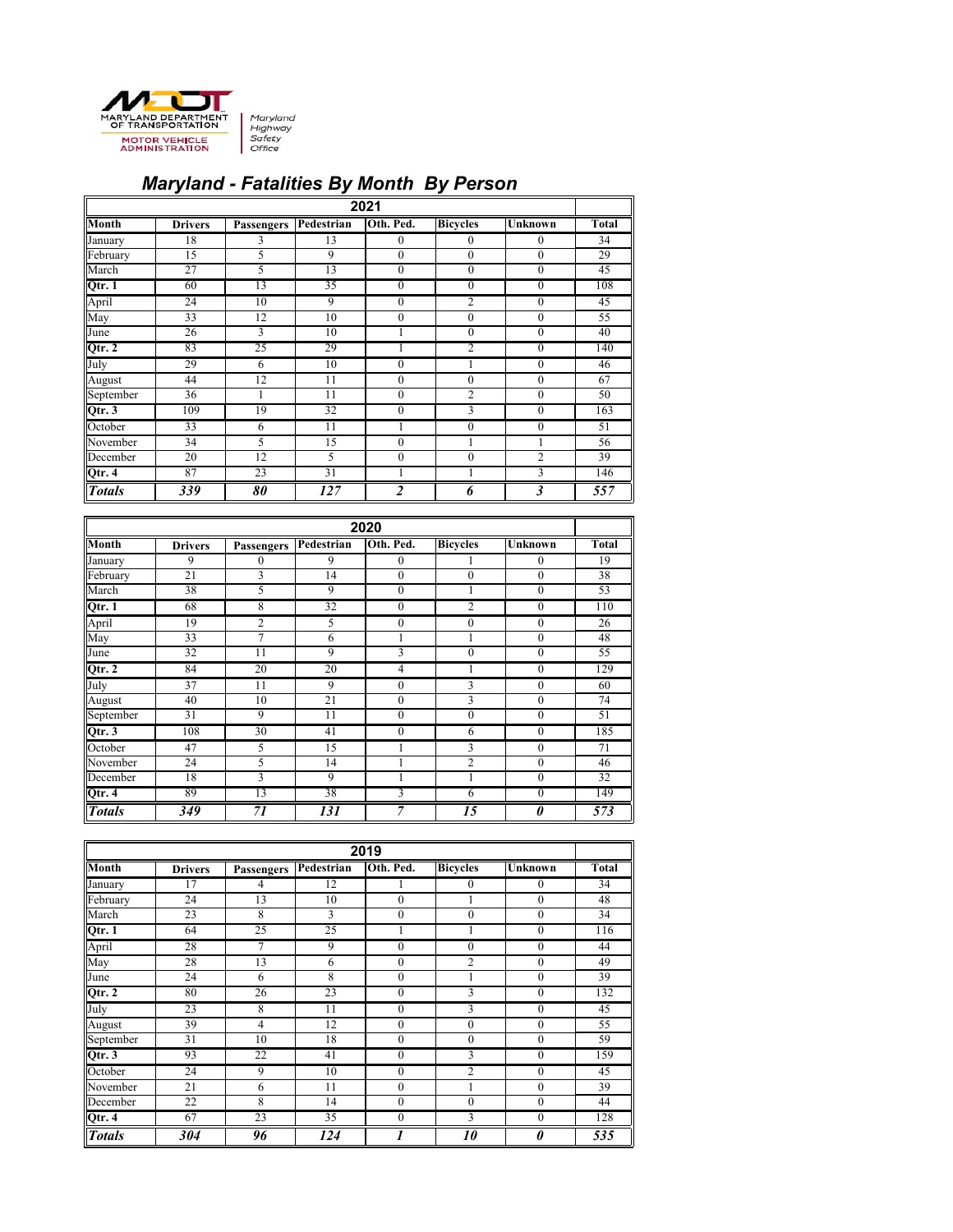

Maryland Highway Safety Office

## *Maryland - Fatalities By Month Date Comparison*

| <b>Statewide</b> |                  |                  |                    |       |  |
|------------------|------------------|------------------|--------------------|-------|--|
| <b>Month</b>     | 2021             | 2020             | <b>#DIFFERENCE</b> |       |  |
| January          | 34               | 19               | 15                 |       |  |
| February         | 29               | 38               | $-9$               |       |  |
| March            | 45               | 53               | $-8$               |       |  |
| April            | $\overline{45}$  | 26               | $\overline{19}$    |       |  |
| May              | 55               | 48               | 7                  |       |  |
| June             | 40               | 55               | $-15$              |       |  |
| July             | 46               | 60               | $-14$              |       |  |
| August           | 67               | 74               | $-7$               |       |  |
| September        | 50               | 51               | $-1$               |       |  |
| October          | 51               | 71               | $-20$              |       |  |
| November         | 56               | 46               | 10                 |       |  |
| December         | 39               | 32               | 7                  |       |  |
| <b>Totals</b>    | $\overline{557}$ | $\overline{573}$ | $-16$              | $-3%$ |  |
| Quarter 1        | 108              | 110              | $-2$               |       |  |
| Quarter 2        | 140              | 129              | 11                 |       |  |
| Quarter 3        | 163              | 185              | $-22$              |       |  |
| Quarter 4        | 146              | 149              |                    |       |  |

#### *Maryland - Fatal Crashes By Month Date Comparison*

| <b>Statewide</b> |      |      |                |  |  |  |
|------------------|------|------|----------------|--|--|--|
| <b>Month</b>     | 2021 | 2020 | # DIFFERENCE   |  |  |  |
| January          | 33   | 18   | 15             |  |  |  |
| February         | 26   | 37   | $-11$          |  |  |  |
| March            | 42   | 50   | $-8$           |  |  |  |
| April<br>May     | 41   | 24   | 17             |  |  |  |
|                  | 48   | 46   | $\overline{2}$ |  |  |  |
| June             | 39   | 50   | $-11$          |  |  |  |
| July             | 42   | 54   | $-12$          |  |  |  |
| August           | 62   | 73   | $-11$          |  |  |  |
| September        | 50   | 48   | 2              |  |  |  |
| October          | 47   | 68   | $-21$          |  |  |  |
| November         | 54   | 46   | 8              |  |  |  |
| December         | 35   | 32   | 3              |  |  |  |
| <b>Totals</b>    | 519  | 546  | $-27$          |  |  |  |

**\*Preliminary ,twelve month data is subject to change.**

*Data from Susie Wellman's fatality counts, includes fatalities that are not yet included in the main database.*